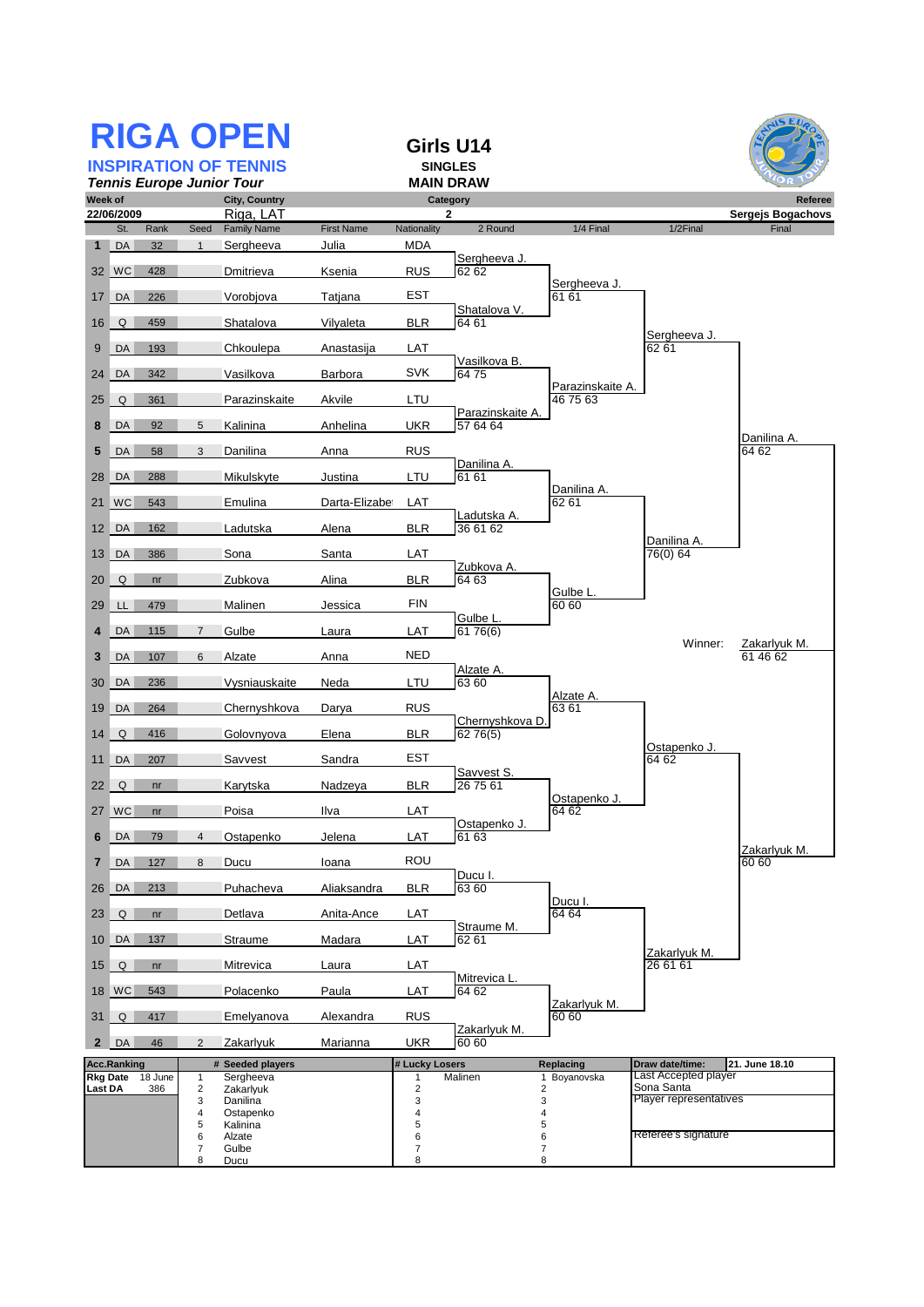| <b>RIGA OPEN</b><br><b>INSPIRATION OF TENNIS</b>             |                             |                |                     |                         |                   | <b>Boys U14</b><br><b>SINGLES</b><br><b>MAIN DRAW</b> |                          |                                            |                                       | $\overline{MS}$ EU        |
|--------------------------------------------------------------|-----------------------------|----------------|---------------------|-------------------------|-------------------|-------------------------------------------------------|--------------------------|--------------------------------------------|---------------------------------------|---------------------------|
| <b>Tennis Europe Junior Tour</b><br>Week of<br>City, Country |                             |                |                     |                         |                   |                                                       | Category                 |                                            |                                       | Referee                   |
|                                                              | 22/06/2009                  |                |                     | Riga, LAT               |                   |                                                       | 2                        |                                            |                                       | Sergejs Bogachovs         |
|                                                              | St.                         | Rank           | Seed                | <b>Family Name</b>      | <b>First Name</b> | Nationality                                           | 2 Round                  | 1/4 Final                                  | 1/2Final                              | Final                     |
| $\mathbf{1}$                                                 | $\overline{\phantom{a}}$ DA | 30             | $\overline{1}$      | Hovorka                 | Petr              | CZE                                                   | Hovorka P.               |                                            |                                       |                           |
| 9                                                            | <b>WC</b>                   | nr             |                     | Prudnikau               | Aliaksandr        | <b>BLR</b>                                            | 61 60                    | Hovorka P.                                 |                                       |                           |
| 10                                                           | Q                           | 422            |                     | Macinskas               | Skirmantas        | LTU                                                   |                          | 62 62                                      |                                       |                           |
| 11                                                           | DA                          | 238            |                     | Mockus                  | Pijus             | LTU                                                   | Macinskas S.<br>57 63 61 |                                            |                                       |                           |
| 12                                                           | Q                           | 496            |                     | Zemaitelis              | Kasparas          | LTU                                                   |                          |                                            | Hovorka P.<br>62 63                   |                           |
| 13                                                           | Q                           | 662            |                     | Sinkko                  | Henrik            | <b>FIN</b>                                            | Zemaitelis K<br>36 61 63 |                                            |                                       |                           |
|                                                              | 14 DA                       | 147            |                     | Svistynov               | Anton             | <b>RUS</b>                                            |                          | Nagy O.<br>$\overline{6}$ 4 63             |                                       |                           |
| 8                                                            | DA                          | 88             | 6                   | Nagy                    | Oliver            | <b>SVK</b>                                            | Nagy O.<br>62 64         |                                            |                                       |                           |
| 4                                                            | DA                          | 65             | 3                   | Radziukynas             | Augustas          | LTU                                                   |                          |                                            |                                       | Hovorka P.<br>67(2) 75 62 |
|                                                              | 15 WC                       | 571            |                     | Losbergs                | Mikus             | LAT                                                   | Radziukynas A.<br>62 62  |                                            |                                       |                           |
| 16                                                           | DA                          | 140            |                     | Piakutska               | Andrei            | <b>BLR</b>                                            |                          | Radziukynas A.<br>62 64                    |                                       |                           |
| 17                                                           | DA                          | 223            |                     | Guilenson               | Daniel            | <b>ISR</b>                                            | Guilenson D.<br>62 60    |                                            |                                       |                           |
| 18                                                           | $\overline{\phantom{a}}$ DA | 226            |                     | Saar                    | Karl Kiur         | <b>EST</b>                                            |                          |                                            | Radziukvnas A.<br>61 60               |                           |
| 19                                                           | Q                           | 496            |                     | Skobelev                | Stanislav         | <b>RUS</b>                                            | Skobelev S.<br>61 62     |                                            |                                       |                           |
| 20                                                           | $\overline{\mathsf{DA}}$    | 113            |                     | Lis                     | Nikita            | <b>RUS</b>                                            |                          | Lis N.<br>61 63                            |                                       |                           |
| 5                                                            | DA                          | 89             | 7                   | <b>Butler</b>           | Samm              | <b>GBR</b>                                            | Lis N.<br>36 60 63       |                                            |                                       |                           |
| 6                                                            | DA                          | 75             | 5                   | Slobodkins              | Arkadijs          | LAT                                                   |                          |                                            | Winner:                               | Savransky B.<br>61 61     |
| 21                                                           | DA                          | 134            |                     | Popko                   | Dmitry            | <b>RUS</b>                                            | Slobodkins A.<br>61 63   |                                            |                                       |                           |
| 22                                                           | DA                          | 112            |                     | Meliuk                  | Aliaksandr        | <b>BLR</b>                                            |                          | Slobodkins A.<br>62 63                     |                                       |                           |
|                                                              | 23 WC                       | nr             |                     | Gakhov                  |                   | <b>RUS</b>                                            | Meliuk A.<br>62 76(3)    |                                            |                                       |                           |
|                                                              |                             |                |                     |                         | Ivan              |                                                       |                          |                                            | Colautti T.                           |                           |
| 24                                                           | Q                           | 342            |                     | Veliamovic              | Adam              | LTU                                                   | Ozelis A.                |                                            | ret.medical                           |                           |
| 25                                                           | DA                          | 209            |                     | Ozelis                  | Almantas          | LTU                                                   | 76(5) 63                 | Colautti T.                                |                                       |                           |
|                                                              |                             | 26 DA 264      |                     | Kilumets                | Kert              | EST                                                   | Colautti T.              | 63 Q 1                                     |                                       |                           |
| 3                                                            | DA                          | 73             | $\overline{4}$      | Colautti                | Thomas            | <b>GBR</b>                                            | 61 61                    |                                            |                                       | Savransky B.              |
| 7                                                            | Q                           | 106            | 8                   | Medvedev                | Daniil            | <b>RUS</b>                                            | Medvedev D.              |                                            |                                       | 6363                      |
| 27                                                           | LL.                         | 309            |                     | Drobysh                 | Aleh              | <b>BLR</b>                                            | 60 60                    | Medvedev D.                                |                                       |                           |
| 28                                                           | $\overline{\phantom{a}}$ DA | 137            |                     | <b>Bugailiskis</b>      | Mantas            | LTU                                                   | Bugailiskis M.           | 76(5) 61                                   |                                       |                           |
| 29                                                           | $\mathsf{W}\mathsf{C}$      | nr             |                     | Reutovs                 | Maksims           | LAT                                                   | 62 61                    |                                            | Savransky B.                          |                           |
| 30                                                           | Q                           | 469            |                     | Lomakin                 | Savely            | <b>RUS</b>                                            | Lomakin S.               |                                            | 63 62                                 |                           |
| 31                                                           | Q                           | nr             |                     | Lemmats                 | Marten Oliver     | <b>EST</b>                                            | 64 63                    | Savransky B.                               |                                       |                           |
|                                                              | 32 DA                       | 208            |                     | Ledr                    | David             | <b>GER</b>                                            |                          | 63 62                                      |                                       |                           |
| $\mathbf{2}$                                                 | DA                          | 55             | 2                   | Savransky               | <b>Boris</b>      | <b>ISR</b>                                            | Savransky B.<br>63 62    |                                            |                                       |                           |
|                                                              | <b>Acc.Ranking</b>          |                |                     | # Seeded players        |                   | # Lucky Losers                                        |                          | Replacing                                  | Draw date/time:                       | 21.June 18.35             |
| <b>Last DA</b>                                               | <b>Rkg Date</b>             | 18 June<br>264 | 1<br>$\overline{c}$ | Hovorka<br>Savransky    |                   | 1<br>$\overline{\mathbf{c}}$                          | Drobysh                  | Ergeneman                                  | Last Accepted player<br>Kilumets Kert |                           |
|                                                              |                             |                | 3<br>$\overline{4}$ | Radziukynas<br>Colautti |                   | 3<br>4                                                |                          | $\begin{array}{c} 2 \\ 3 \\ 4 \end{array}$ | Player representatives                |                           |
|                                                              |                             |                | 5                   | Slobodkins              |                   | 5                                                     |                          | 5                                          |                                       |                           |
|                                                              |                             |                | 6<br>$\overline{7}$ | Nagy<br><b>Butler</b>   |                   | 6<br>$\overline{\mathcal{I}}$                         |                          | 6<br>$\overline{7}$                        | Referee's signature                   |                           |
|                                                              |                             |                | 8                   | Medvedevs               |                   | 8                                                     |                          | 8                                          |                                       |                           |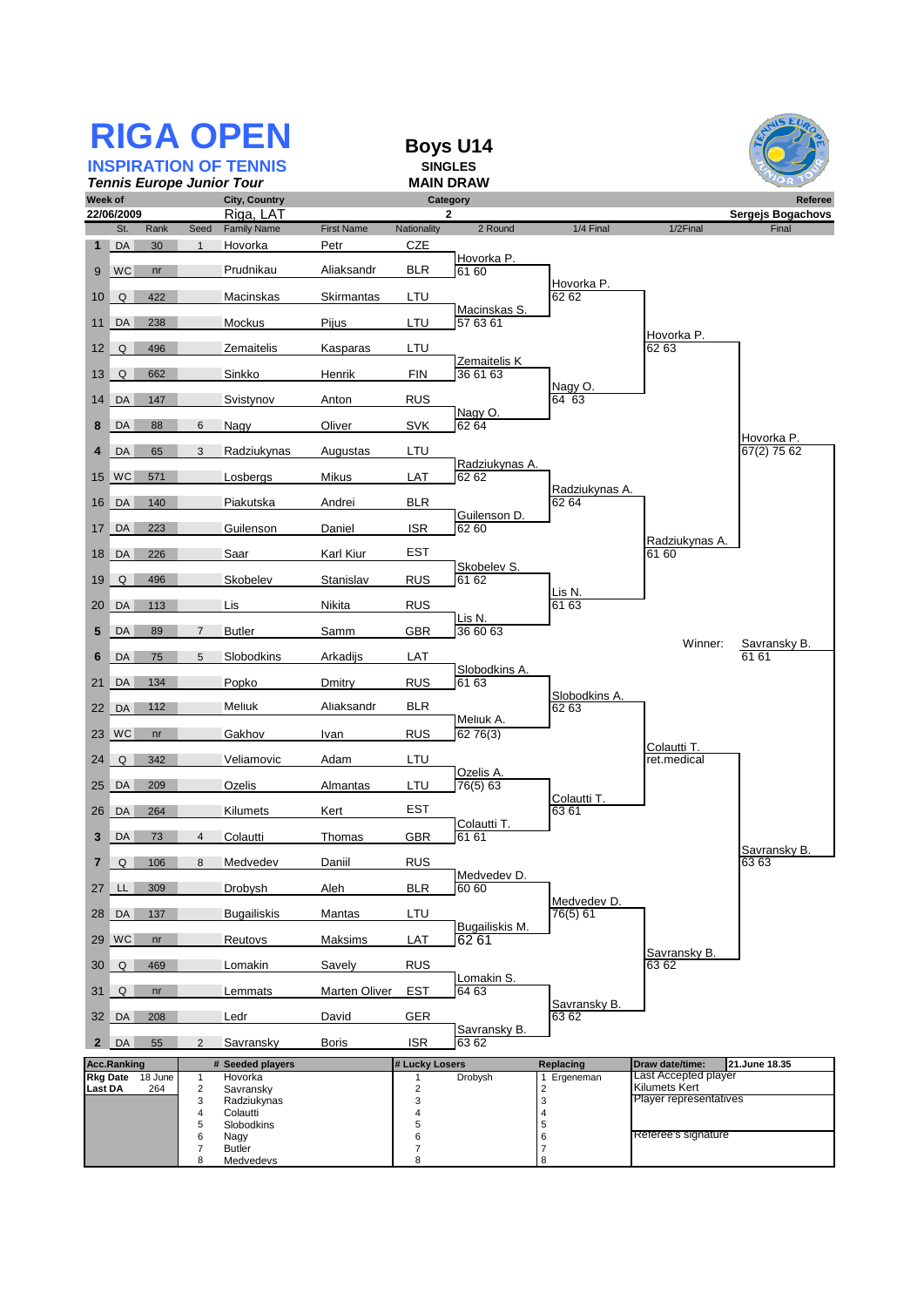